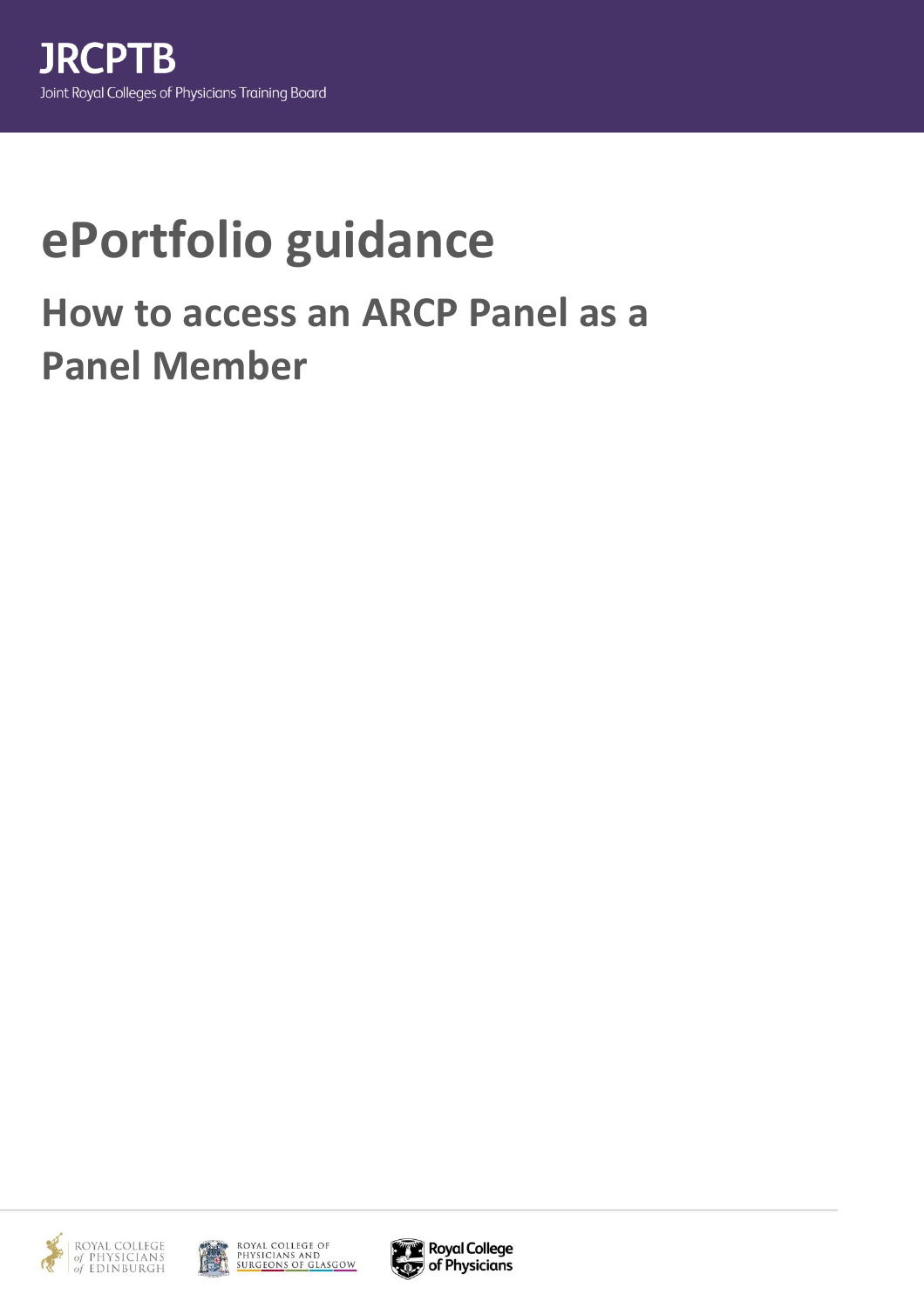## ARCP Panel Members access to trainee's

Improvements have been made to incorporate the ARCP Panel process within the ePortfolio. This will give the deanery administrators responsibility to create and set up and manage ARCPs on the ePortfolio. The ARCP Panel will include a list of all panel members and a list of all trainees that will be reviewed.

When a panel member is added to the ARCP Panel and trainees are also linked to this ARCP, the panel members will automatically be given the '**ARCP reviewer role**' to enable them to access the trainees for this ARCP only. **Access will automatically be given to the panel member to review the trainees ePortfolio account up to 4 weeks prior to the ARCP date.**

ARCPs taking place within 4 weeks will be displayed under the ARCP panel on the home page with a list of all the trainees to review prior to the review date.

Follow the steps to access the ARCP panel and trainees:

- 1. Log in to the ePortfolio site [www.nhseportfolios.org](http://www.nhseportfolios.org/) and ensure you switch your user role to 'ARCP Reviewer Role'
- 2. Select the 'ARCP Panels' tab from the menu bar. This will display all the ARCPs the panel member has been assigned to

| ARCP Panels |
|-------------|

3. If ARCP Panels have been set up they will be listed detailing the name and date of the ARCP and how many trainees are being reviewed.

**Example below:** the panel member has been assigned to two ARCPs taking place. One is within 4 weeks and one is more than 4 weeks. There is an alert against each ARCP panel to confirm when it will 'go live' which will indicate whether the panel member can access to the trainees and also how long they have until the ARCP date to review the trainees ePortfolio.